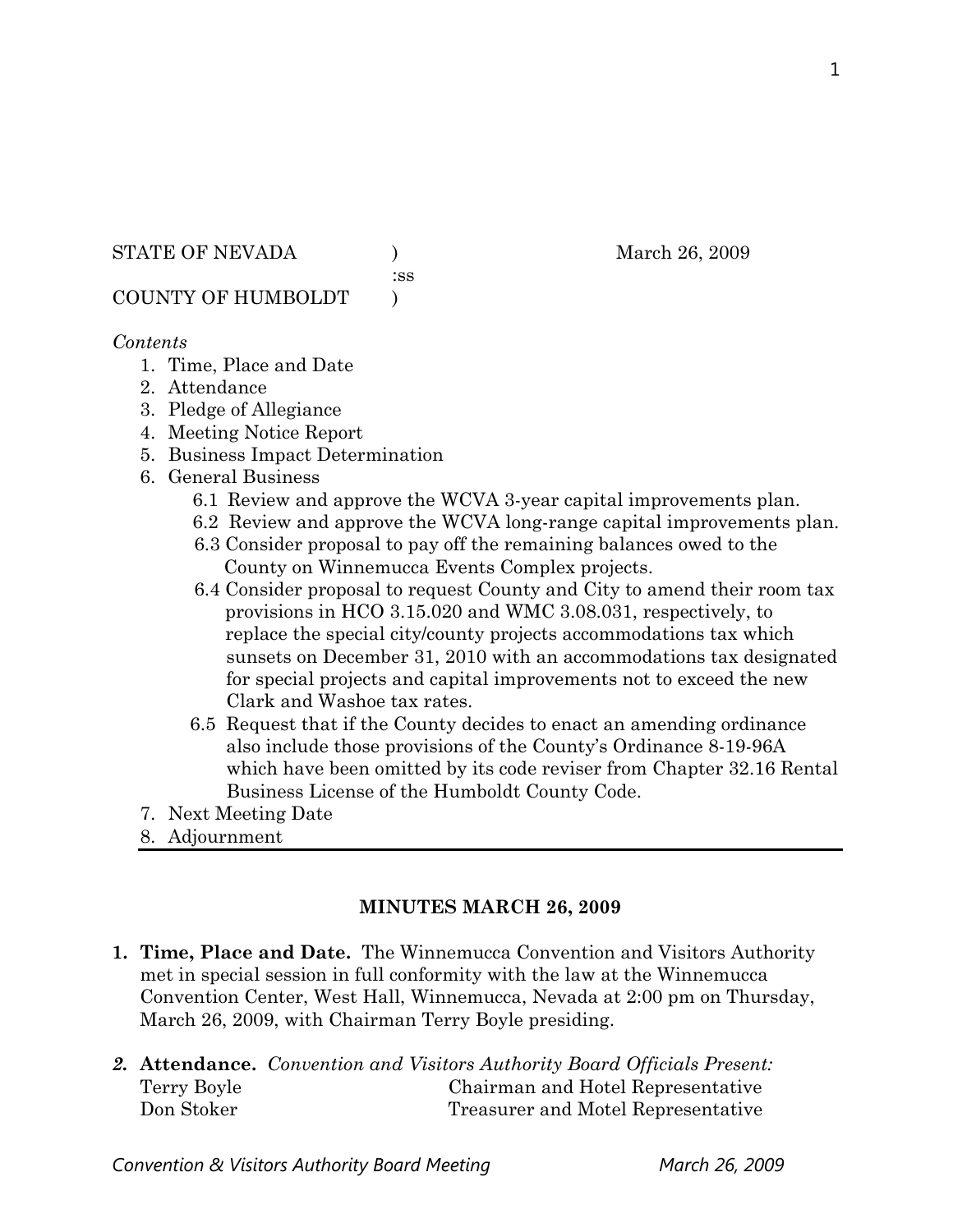| Patty Herzog<br>Rodd William Stowell                      | Vice Chairman and City Representative<br>Business Representative |
|-----------------------------------------------------------|------------------------------------------------------------------|
| Bill Macdonald                                            | Secretary and Counsel                                            |
| Kendall Swensen                                           | Board Administrator                                              |
| Convention and Visitors Authority Board Officials Absent: |                                                                  |
| Dan Cassinelli                                            | County Representative                                            |
| <b>Staff Members Present:</b>                             |                                                                  |
| Kim D. Petersen                                           | Convention & Visitors Authority Director                         |
| <b>Shelly Noble</b>                                       | Administrative Clerk                                             |
| <i>Others Present:</i>                                    |                                                                  |

### **3. Pledge of Allegiance.**

### **4. Meeting Notice Report.**

Michelle Urain WCVA

Chairman Boyle reported that notice, including meeting agenda, was posted by Shelly Noble by 9:00 am Monday, March 23, 2009 at Humboldt County Library, Court House, Post Office, City Hall and Convention Center West Hall. No persons have requested mailed notice during the past six months.

**5. Business Impact Determination.** After review of the March 26, 2009 agenda, *Don Stoker made a motion that no proposed agenda item is likely to impose a direct and significant economic burden on a business or directly restrict formation, operation, or expansion of a business. The motion carried unanimously, 4-0.*

### **6. General Business.**

**Review and approve the WCVA 3-year capital improvements plan. Review and approve the WCVA long-range capital improvements plan. Kendall pointed out that the taxation department's requirement is a 5 year capital improvement plan, not a 3-year. Consider proposal to pay off the remaining balances owed to the County on Winnemucca Events Complex projects.** 

**Consider proposal to request County and City to amend their room tax provisions in HCO 3.15.020 and WMC 3.08.031, to replace the special city/county projects accommodations tax which sunsets on December 31, 2010 with an accommodations tax designated for special projects and capital improvements not to exceed the new Clark and Washoe tax rates.**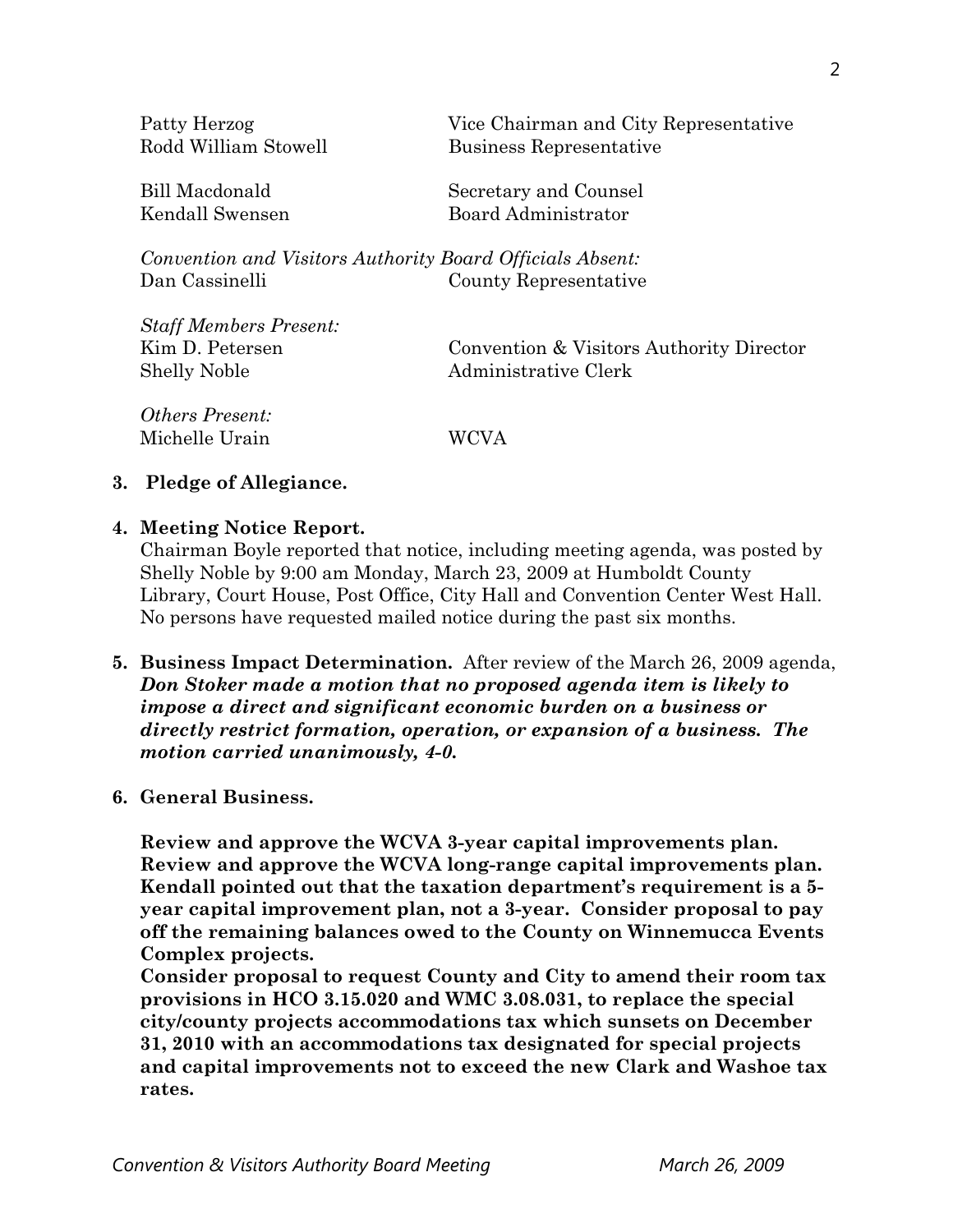## **Request that if the County decides to enact an amending ordinance that the ordinance also include those provisions of the County's Ordinance 8-19-96A which have been omitted by its code reviser from Chapter 32.16 Rental Business License of the Humboldt County Code.**

This meeting was scheduled today after discussion at the regular meeting on March 18, 2009 on the process to keep our local room tax at 10% once the 2% portion "sunsets" on December 31, 2010 and after our debts to the county have been paid in full. At that time, our room tax rate would go back to 8% if no action is taken. WCVA members would like to continue to collect this portion permanently to finance future projects that encourage tourism and promote this community. Discussion occurred because our state legislature passed a 13% room tax statute for Clark and Washoe counties after this ballot measure passed last November in these two counties. Any difference between what is currently being collected in these counties and the new 13% rate would go to the state general fund. Some southern senators would like to include the "cow" counties in this new law. There was some discussion of increasing our local room tax to 12% as a proactive measure in order to keep these funds local. Some board members expressed caution in doing this since, at this time, we have a healthy balance sheet. Also, some of the smaller properties may be hurt by a raise in the room tax rate since they have weekly rental rates that include room tax. Kendall suggested that we take action to enact a new ordinance that would set the room tax rate at 10% for 2 years and then increase it to 12%. Since we operate on a fiscal year, it would be beneficial to have this take effect on July 1, 2009. If in two years (July 2011) it was felt that this increase was not necessary, we could repeal that portion of the ordinance and continue with the 10% room tax rate. Also, we are scheduled to pay off the covered arena in late summer or early fall of this year. We may want to pay off that amount entirely by June 30, 2009 so that we start with a "clean slate". In preparing this paperwork Bill and Kendall will include projects that have been discussed by this board, recognizing that there may be funding opportunities which come up in the future that are not even on our radar yet. Some of these projects are:

- 18-hole golf course
- East Hall renovations
- Visitor Center
- Car Museum
- Western Transportation Museum
- Additional softball & soccer facilities
- Fairgrounds improvements
- Major event sponsorships

## *Patty Herzog made a motion authorizing Bill Macdonald to reconstruct and prepare a room tax ordinance as outlined above. Motion carried unanimously, 4-0.*

Bill will contact Bill Deist and see if we can participate in a joint City/County meeting to discuss this on April 6.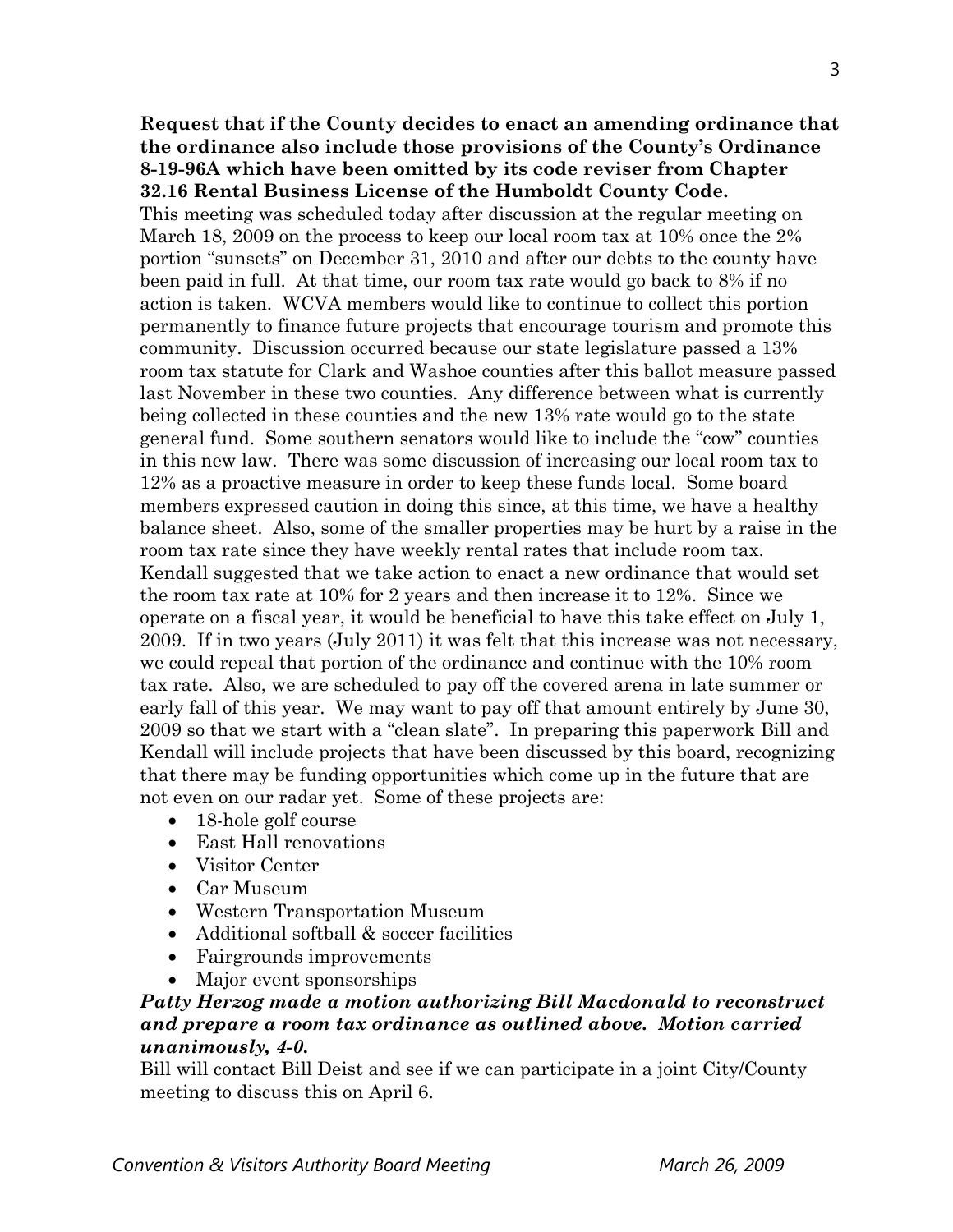## **Other Business. Discussion only.**

# **1. West Hall hot water**

Kim presented a proposal from Alan DuVall of A-1 Commercial Service Company on a plan of action to solve the continuing West Hall hot water problem. Alan proposed the addition of a new tank that would tie in to the boiler to supplement the current hot water heater. Cost for this would be \$7,300. Don requested that Kim research "on demand" hot water systems. He will do this and get back to the board with his findings.

## **2. Website**

Michelle showed off the new WCVA website that went "live" about a month ago. There is a lot of information on it and board members were encouraged to take some time and look at it when they have a chance. Some of the business directory is not complete yet but we are working on it. All in all, it looks great.

# **7. Regular Business. Next Meeting. The Board confirmed the next regular meeting date of Wednesday, April 22, 2009.**

# **8. Adjourn.** *Don Stoker made a motion to adjourn this special meeting.*

*Motion carried unanimously, 4-0.* The meeting was adjourned at 3:45 pm to the next regular meeting, or to the earlier call of the Chairman or to the call of any three (3) members of the Board on three (3) working days notice.

Respectfully submitted,

Shelly Noble

| <b>APPROVED ON</b> | 2009 |
|--------------------|------|
|--------------------|------|

| As written |  |
|------------|--|
|------------|--|

As corrected  $\_\_$ 

Winnemucca Convention & Visitors Authority Board

Convention & Visitors Authority Board Meeting March 26, 2009

4